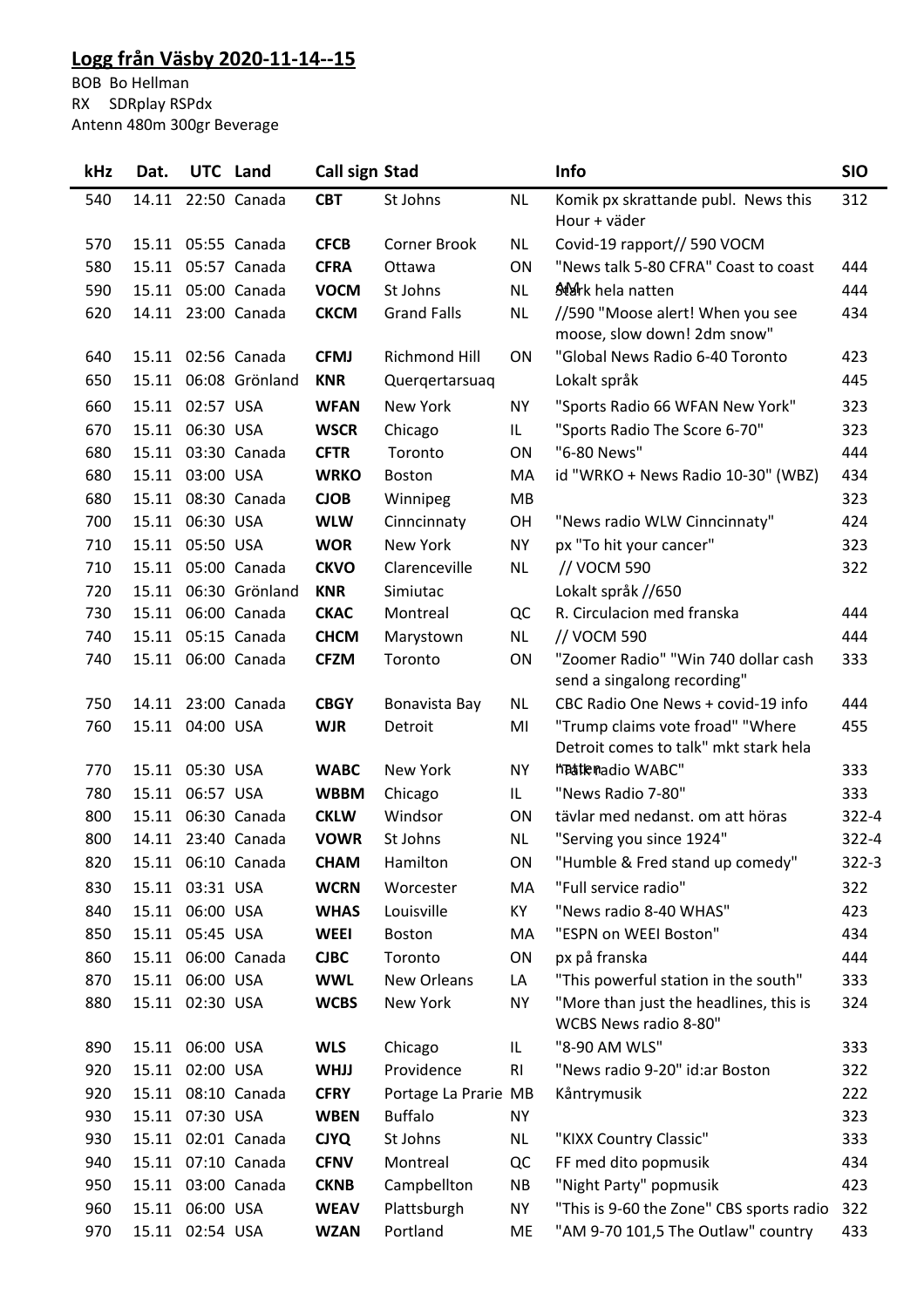| kHz  | Dat.  |                 | UTC Land           | Call sign Stad |                                           |           | Info                                                                                                                                                                                                               | <b>SIO</b> |
|------|-------|-----------------|--------------------|----------------|-------------------------------------------|-----------|--------------------------------------------------------------------------------------------------------------------------------------------------------------------------------------------------------------------|------------|
| 980  | 15.11 |                 | 06:30 Canada       | <b>CHRF</b>    | Montreal                                  | QC        | tent. Svårt störd.                                                                                                                                                                                                 | 222        |
| 990  | 15.11 |                 | 10:00 Canada       | Υ              | <b>CBW/CB</b> Winnipeg MB<br>eller Corner |           | " CBC R One The world this hour"                                                                                                                                                                                   | 243        |
| 1000 |       | 15.11 03:57 USA |                    | <b>KOMO</b>    | Seattle                                   | WA        | "KOMO News, 24 hour News from ABC" 323                                                                                                                                                                             |            |
| 1000 |       | 15.11 08:00 USA |                    | <b>WMVP</b>    | Chicago                                   | IL        | "WMVP Chicago the new home of the<br>White Socks"                                                                                                                                                                  | 323        |
| 1010 | 15.11 |                 | 08:00 Canada       | <b>CFRB</b>    | Toronto                                   | <b>ON</b> | "Newstalk 10-10 CFRB"                                                                                                                                                                                              | 433        |
| 1010 | 15.11 | 06:30 USA       |                    | <b>WINS</b>    | New York                                  | <b>NY</b> | "All the News all the time"                                                                                                                                                                                        | 434        |
| 1010 | 15.11 |                 | 10:00 Canada       | <b>CBR</b>     | Calgary                                   | AB        | "CBC News this hour"                                                                                                                                                                                               | 232        |
| 1020 | 15.11 | 04:00 USA       |                    | <b>KDKA</b>    | Pittsburgh                                | PA        | "This is KDKA radio" CBS News                                                                                                                                                                                      | 444        |
| 1030 | 15.11 | 06:00 USA       |                    | <b>WBZ</b>     | Boston                                    | MA        | "WBZ News radio"                                                                                                                                                                                                   | 455        |
| 1040 | 15.11 | 07:00 USA       |                    | <b>WHO</b>     | Des Moines                                | IA        | "News Radio 10-40"                                                                                                                                                                                                 | 333        |
| 1050 | 15.11 |                 | 00:00 Canada       | <b>CHUM</b>    | Toronto                                   | ON        | "TSN 10-50 ESPN"                                                                                                                                                                                                   | 323        |
| 1060 |       | 15.11 00:00 USA |                    | <b>WQOM</b>    | Natick                                    | MA        | "10-60 AM WQOM Natick New England, 423<br>catholic radio                                                                                                                                                           |            |
| 1080 | 15.11 | 06:30 USA       |                    | <b>WTIC</b>    | Hartford                                  | <b>CT</b> | "The voice of Connecticut capital"                                                                                                                                                                                 | 333        |
| 1100 | 15.11 | 08:30 USA       |                    | <b>WTAM</b>    | Cleveland                                 | OH        |                                                                                                                                                                                                                    | 212        |
| 1110 | 15.11 | 00:00 USA       |                    | <b>WBT</b>     | Charlotte                                 | <b>NC</b> | splash fr 1107                                                                                                                                                                                                     | $311 - 2$  |
| 1120 | 14.11 | 22:00 USA       |                    | <b>KMOX</b>    | Saint Louis                               | MO        | "KMOX the voice of the                                                                                                                                                                                             | 323        |
| 1130 | 14.11 | 22:00 USA       |                    | <b>WBBR</b>    | New York                                  | <b>NY</b> | "Bloomberg 11-3-0"                                                                                                                                                                                                 | 444        |
| 1130 | 15.11 | 06:30 USA       |                    | <b>KTLK</b>    | Minneapolis                               | MN        | "Twin city News talk 11-30" passade på<br>med id när WBBR dök tillfälligt.<br>Intressant för mig alla fall. Trodde inte<br>nån annan stn skulle komma genom<br>WBBR:s starka signal men KTLK kör<br>också med 50kW | 434        |
| 1140 | 14.11 |                 | 22:00 Canada       | <b>CBI</b>     | Sydney                                    | NS.       | CBC "The News this hour"                                                                                                                                                                                           | 333        |
| 1140 | 15.11 |                 | 02:02 Canada       | <b>CHRB</b>    | <b>High River</b>                         | AB        | "AM 11-40 High River"                                                                                                                                                                                              | 333        |
| 1150 |       | 15.11 07:05 USA |                    | <b>WHBY</b>    | Kimberly                                  | WI        | Wheather forecast + The Beatles                                                                                                                                                                                    | 434        |
| 1150 |       |                 | 15.11 06:00 Canada | <b>CKOC</b>    | Hamilton                                  | ON        | "The voice of sport for Hamilton"                                                                                                                                                                                  | 333        |
| 1160 | 15.11 | 06:00 USA       |                    | <b>WYLL</b>    | Chicago                                   | IL        | "Hope for your life WYLL"                                                                                                                                                                                          | 333        |
| 1170 | 15.11 | 06:00 USA       |                    | <b>WWVA</b>    | Wheeling                                  | WV        | Andakt med apell, tillfälligt starkare än<br>slovenska R Capodistria på samma fq                                                                                                                                   | 444        |
| 1180 |       | 15.11 06:05 USA |                    | <b>WHAM</b>    | Rochester                                 | <b>NY</b> | "News radio wham 11-80"                                                                                                                                                                                            | 423        |
| 1190 |       | 15.11 06:00 USA |                    | <b>WOWO</b>    | Fort Wayne                                | IN        | "Wowo"                                                                                                                                                                                                             | 322        |
| 1190 |       | 15.11 03:15 USA |                    | <b>WLIB</b>    | New York                                  | <b>NY</b> | Corona instructions                                                                                                                                                                                                | 322        |
| 1200 |       |                 | 15.11 00:30 Canada | <b>CFGO</b>    | Ottawa                                    | ON        | "TSN 12 hundred" NFL snack                                                                                                                                                                                         | 444        |
| 1200 | 14.11 | 22:25 USA       |                    | <b>WXKS</b>    | Newton                                    | MA        | "Bostons conservative talk 12 hundred"                                                                                                                                                                             | 333        |
| 1200 | 15.11 | 09:30 USA       |                    | <b>KFNW</b>    | Fargo                                     | <b>ND</b> | "Faith radio AM 1200"                                                                                                                                                                                              | 233        |
| 1210 |       | 15.11 07:00 USA |                    | <b>WPHT</b>    | Philadelphia                              | PA        | "WPHT 12-10"                                                                                                                                                                                                       | $311 - 2$  |
| 1220 | 15.11 | 07:20 USA       |                    | <b>WHKW</b>    | Cleveland                                 | OH        | id:ar "WHK" Hårt splashad av Absolute<br>Radio UK, drabbar också WPHT ovan                                                                                                                                         | $311 - 2$  |
| 1250 |       |                 | 14.11 23.30 Canada | <b>CJYE</b>    | Oaksville                                 | ON        | "Joy Radio" Topplista Joy top twenty                                                                                                                                                                               | 444        |
| 1260 |       | 15.11 06:20 USA |                    | <b>WBIX</b>    | Boston                                    | MA        | px på portugisiska trol WBIX                                                                                                                                                                                       | 333        |
| 1270 |       | 15.11 05:00 USA |                    | <b>WXYP</b>    | Detroit                                   | MI        | "CBS sports radio 12-70"                                                                                                                                                                                           | 433        |
| 1280 | 15.11 | 10:00 USA       |                    | <b>WNAM</b>    | Neenah-                                   | WI        | <b>ABC News</b>                                                                                                                                                                                                    | 233        |
| 1280 | 15.11 | 08:00 USA       |                    | <b>WWTC</b>    | Mamashoolis/Sain MN<br>t Paul             |           | "AM 12-80 the patriot"                                                                                                                                                                                             | 233        |
| 1280 |       |                 | 14.11 23:00 Canada | <b>CFMB</b>    | Montreal                                  | QC        | "Ici CFMB Radio Montreal" +ukrainskt px 444                                                                                                                                                                        |            |
| 1290 |       |                 | 15.11 06:00 Canada | <b>CJBK</b>    | London                                    | ON        | "News talk 12-90 an I heart R. station"                                                                                                                                                                            | 322        |
| 1290 |       |                 | 15.11 09:30 Canada | <b>CFRW</b>    | Winnipeg                                  | MB        | "This is TSN 12-90 your sports radio"                                                                                                                                                                              | 222        |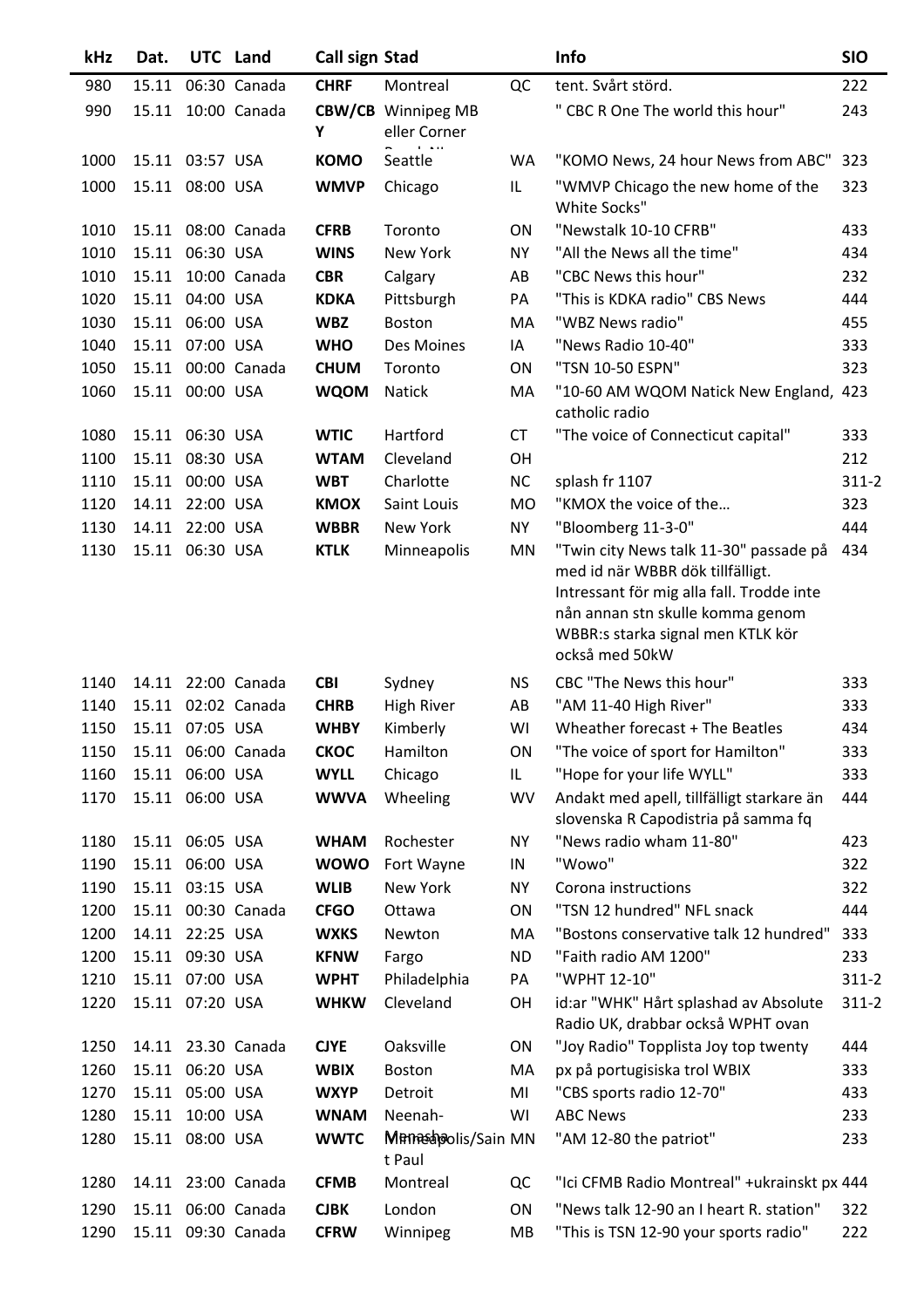| kHz  | Dat.                 |                 | UTC Land           | Call sign Stad |                     |           | Info                                                                                                                                                      | <b>SIO</b> |
|------|----------------------|-----------------|--------------------|----------------|---------------------|-----------|-----------------------------------------------------------------------------------------------------------------------------------------------------------|------------|
| 1300 | 15.11                | 07:00 USA       |                    | <b>WOOD</b>    | <b>Grand Rapids</b> | MI        | "News radio WOOD 13-hundred"                                                                                                                              | 323        |
| 1300 | 15.11                | 06:27 USA       |                    | <b>WJMO</b>    | Cleveland           | OН        | "Praise 94,5"                                                                                                                                             | 322        |
| 1310 |                      |                 | 15.11 07:00 Canada | <b>CIWW</b>    | Ottawa              | ON        | "News 11-30 (!) wheather channel" (//<br>med 1130 CKWX Vancouver?)                                                                                        | 323        |
| 1320 |                      |                 | 15.11 08:20 Canada | <b>CJMR</b>    | Oakville            | ON        | "Joyful pray" + gospelmusik                                                                                                                               | 444        |
| 1320 | 15.11                | 07:05 USA       |                    | <b>WILS</b>    | Lansing             | MI        | <b>Talk Radio</b>                                                                                                                                         | 322        |
| 1330 |                      | 15.11 01:00 USA |                    | <b>WRCA</b>    | Watertown           | MA        | News update, five american helicopter<br>pilots killed in crash in Egypt.                                                                                 | 333        |
| 1360 |                      | 15.11 07:00 USA |                    | <b>WDRC</b>    | Hartford            | <b>CT</b> | "Talk in Connecticut"                                                                                                                                     | 222        |
| 1380 | 15.11                | 08:00 USA       |                    | <b>KLIZ</b>    | <b>Branerd</b>      | MN        | "13-80 KLIZ AM The Fan" Fox sport                                                                                                                         | 344        |
| 1380 | 15.11                |                 | 02:00 Canada       | <b>CKCP</b>    | <b>Brantford</b>    | ON        | "A right christian station" spelar mkt mx                                                                                                                 | 433        |
| 1390 | 15.11                | 03:00 USA       |                    | <b>WEGP</b>    | Presque Isle        | MI        | "Relevant radio" katolsk stn                                                                                                                              | 434        |
| 1400 | 14.11                |                 | 22:00 Canada       | <b>CBG</b>     | Gander              | <b>NL</b> | "The News this hour" CBC R One                                                                                                                            | 322        |
| 1410 | 15.11                |                 | 05:25 Canada       | <b>CJWI</b>    | Montreal            | QC        | FF, spelade Santa Maria De La Mer med<br>Mirielle Mathieu                                                                                                 | 222        |
| 1420 |                      | 15.11 09:00 USA |                    | <b>WOC</b>     | Davenport           | IA        | "Davenport 14-20 coast to coast AM"                                                                                                                       | 323        |
| 1420 |                      | 15.11 06:00 USA |                    | <b>WHK</b>     | Cleveland           | OH        | "AM 14-20 WHK" Breaking News, Covid-<br>19 explodes                                                                                                       | 323        |
| 1420 |                      | 15.11 09:00 USA |                    | <b>KTOE</b>    | Mankato             | MN        | "Information Radio 102,7FM" ABC News 323                                                                                                                  |            |
| 1430 | 14.11                | 22:00 USA       |                    | <b>WENE</b>    | Endicott            | <b>NY</b> | "Fox Sport $14-30$ " = WENE                                                                                                                               | 323        |
| 1430 |                      |                 | 15.11 06:00 Canada | <b>CHKT</b>    | Toronto             | ON        | "14-30 Fairchild radio" kinesiskt px                                                                                                                      | 444        |
| 1460 | 14.11                |                 | 23:40 Canada       | <b>CJOY</b>    | Guelp               | ON        | "14-60 CJOY" gamla fina poplåtar                                                                                                                          | 444        |
| 1460 | 15.11                | 07:00 USA       |                    | <b>KXNO</b>    | Des Moines          | IA        | "sports station 14-60 KXNO"                                                                                                                               | 322        |
| 1480 | 15.11                | 07:03 USA       |                    | <b>WGVU</b>    | Kentwood            | MI        | "Real oldies 14-80 and 8-50" The Beatles 322                                                                                                              |            |
| 1500 |                      | 15.11 07:35 USA |                    | <b>WLQV</b>    | Detroit             | MI        | "WLQW Radio.com app"                                                                                                                                      | 444        |
| 1500 | 14.11                | 22:00 USA       |                    | <b>WFED</b>    | Washington          | DC        | <b>Federal News Network</b>                                                                                                                               | 333        |
| 1510 | 15.11                | 08:53 USA       |                    | <b>KPLS</b>    | Littleton           | CO        | Nytt Call Sign "KPLS Denver" nu kristet<br>format /gospelmx (fd KCKK)                                                                                     | 222        |
| 1510 |                      | 15.11 05:30 USA |                    | <b>WLAC</b>    | Nashville           | <b>TN</b> | "Talk radio 15-10 WLAC"                                                                                                                                   | 434        |
|      | 1520 15.11 07:00 USA |                 |                    | <b>WWKB</b>    | <b>Buffalo</b>      | <b>NY</b> | "ESPN 15-20 WWKB Buffalo"                                                                                                                                 | 434        |
| 1530 | 15.11                | 09:30 USA       |                    | <b>KFBK</b>    | Sacramento          | CA        | "Sacramentos no 1 for Breaking News"                                                                                                                      | 234        |
| 1530 |                      | 15.11 05:30 USA |                    | <b>WCKY</b>    | Cincinnati          | OН        | "ESPN 15-30" NFL sport                                                                                                                                    | 445        |
| 1540 |                      | 15.11 09:00 USA |                    | <b>KXEL</b>    | Waterloo            | IA        | "News Talk 15-40 KXEL"                                                                                                                                    | 334        |
| 1540 |                      |                 | 14:11 22:55 Canada | <b>CHIN</b>    | Toronto             | ON        | Covid-19 info på EE mellan språkbyte<br>från kinesiskt till annat oid språk                                                                               | 323        |
| 1550 |                      |                 | 15.11 07:58 Canada | <b>CBEF</b>    | Windsor             | ON        | "Ici Canada Premiere"                                                                                                                                     | 323        |
| 1560 |                      | 15.11 01:00 USA |                    | <b>WFME</b>    | New York            | <b>NY</b> | Family R. Gospelmusik och bibelläsning                                                                                                                    | 444        |
| 1570 |                      |                 | 15.11 00:25 Canada | <b>CJLV</b>    | Laval               | QC        | Fransk popmx "Jái Marchó Pour Une<br>Nation"                                                                                                              | 322        |
| 1580 |                      |                 | 15.11 07:00 Canada | <b>CKDO</b>    | Oshawa              | ON        | Vitsade till sitt call:"CKDhohoho" och<br>spe lade White Christmas med Bing                                                                               | 333        |
| 1590 |                      | 14.11 21:59 USA |                    | <b>WHGT</b>    | Maugansville        | MD        | Daytimer! Gospelkörer, id WHGT +<br>adress i Maryland. Sänkte till natteffekt<br>och försvann efter 22. (jag loggade även<br>denna stn i Väsby 11/1 2018) | 222        |
| 1590 |                      | 15.11 08:32 USA |                    | <b>WCGO</b>    | Evanston            | IL        | "AM 15-90 95,9FM, Chicago smart talk"<br>(Evanston är en förort i norra Chicago)                                                                          | 233        |
| 1600 |                      | 15.11 07:30 USA |                    | <b>WAAM</b>    | Ann Arbor           | MI        | "WAAM Talk 16 hundred" Fox news                                                                                                                           | 333        |
| 1610 |                      |                 | 15.11 00:30 Canada | <b>CHRN</b>    | Montreal            | QC        | id + typ indiskt px                                                                                                                                       | 233        |
| 1610 |                      |                 | 15.11 03:29 Canada | <b>CHHA</b>    | Toronto             | ON        | "Toronto Canada CHHA 16-10 AM"                                                                                                                            | 223        |
| 1650 |                      | 15.11 06:00 USA |                    | <b>KCNZ</b>    | Waterloo            | IA        | "CBS sports radio 16-50 The Fan"                                                                                                                          | 223        |
| 1660 |                      | 15.11 01:00 USA |                    | <b>WGIT</b>    | Canovanas           | PR        | id "Faro de santidad"                                                                                                                                     | 344        |
|      |                      |                 |                    |                |                     |           |                                                                                                                                                           |            |